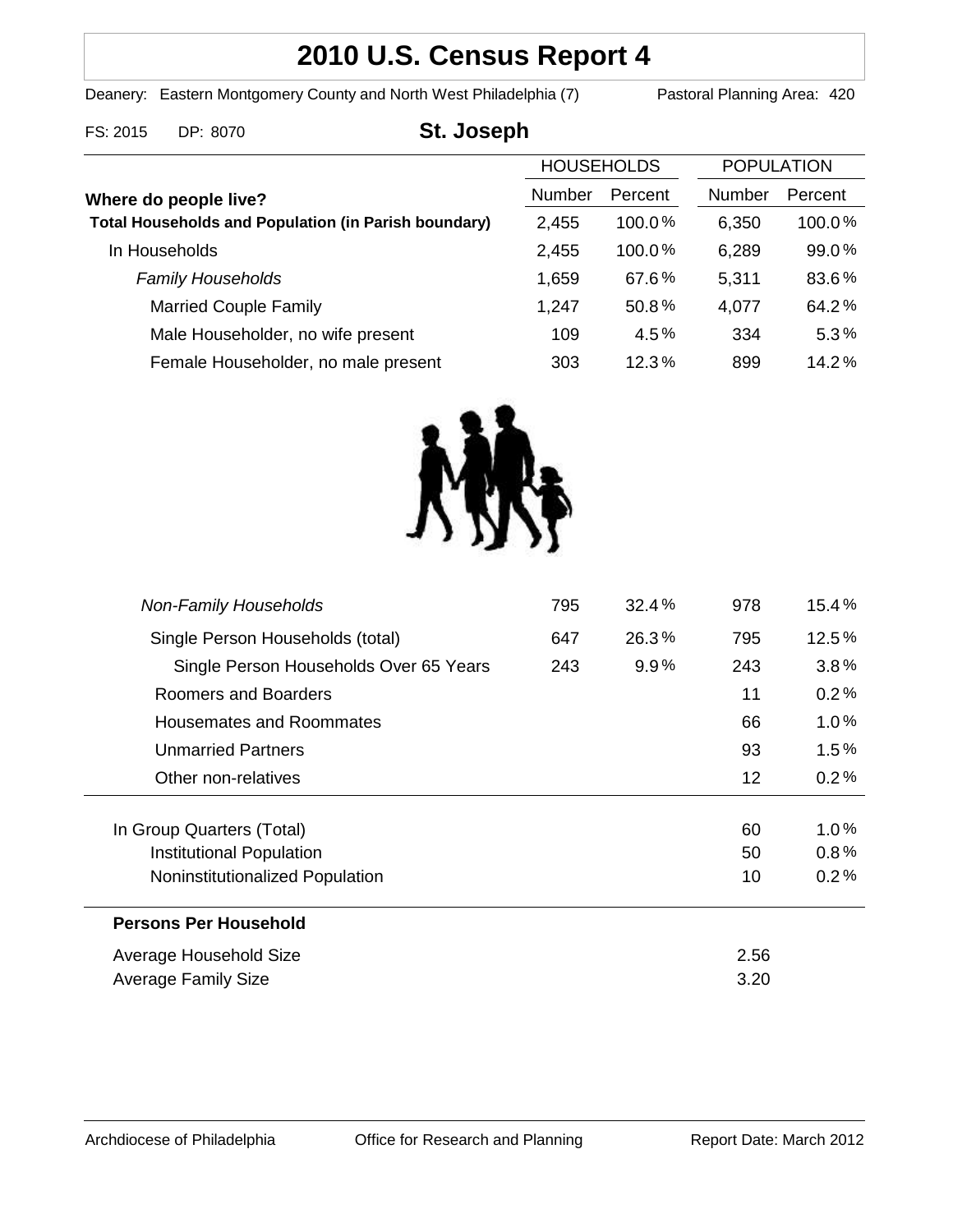# **2010 U.S. Census Report 4**

Deanery: Eastern Montgomery County and North West Philadelphia (7) Pastoral Planning Area: 420

FS: 2015 DP: 8070 **St. Joseph**

|                                                      | <b>POPULATION</b> |         |
|------------------------------------------------------|-------------------|---------|
| Where do Children - Under Age 18 Live?               | Number            | Percent |
| Total Children - Under Age 18 (in Parish boundary)   | 1,545             | 100.0%  |
| In Households                                        | 1,534             | 99.3%   |
| Householder or spouse is under 18                    | 1                 | 0.0%    |
| With Related:                                        |                   |         |
| Married-Couple Family                                | 1,087             | 70.4%   |
| Male Householder, No Wife Present                    | 79                | 5.1%    |
| Female Householder, No Husband Present               | 230               | 14.9%   |
| <b>Other Related Householder</b>                     | 24                | 1.5%    |
| <b>With Non-Relatives</b>                            | 14                | 0.9%    |
| <b>Grandparent Householder</b>                       | 99                | 6.4%    |
| In Group Quarters                                    | 10                | 0.7%    |
| Institutionalized population                         | 9                 | 0.6%    |
| Noninstitutionalized population                      | $\overline{2}$    | 0.1%    |
| Where do Adults - Age 65 and Older - Live?           |                   |         |
| Total Adults - Age 65 and Older (in Parish boundary) | 877               | 100.0%  |
| In Households                                        | 863               | 98.5%   |
| Family Households:                                   | 595               | 67.9%   |
| Is Householder or Spouse                             | 541               | 61.7%   |
| With Other Relative Householder                      | 16                | 1.9%    |
| With Non-Related Householder                         | 1                 | 0.1%    |
| is Parent                                            | 26                | 3.0%    |
| is Parent-in-Law                                     | 11                | 1.3%    |
| In Non-family Households:                            | 268               | 30.6%   |
| Male Living Alone                                    | 65                | 7.5%    |
| Male not Living Alone                                | 7                 | $0.8\%$ |
| Female Living Alone                                  | 177               | 20.2%   |
| Female not Living Alone                              | 6                 | 0.7%    |
| Other                                                | 12                | 1.4%    |
| In Group Quarters                                    | 13                | 1.5%    |
| Institutionalized population                         | 13                | 1.5%    |
| Noninstitutionalized population                      | $\boldsymbol{0}$  | 0.1%    |
| <b>Housing Units in the Parish boundary</b>          |                   |         |
| <b>Total Housing Units</b>                           | 2,621             | 100.0%  |
| Occupied                                             | 2,455             | 93.7%   |
| Owner-Occupied                                       | 1,772             | 67.6%   |
| Renter-Occupied                                      | 682               | 26.0%   |
| Vacant                                               | 166               | 6.3%    |

Archdiocese of Philadelphia **Office for Research and Planning** Report Date: March 2012